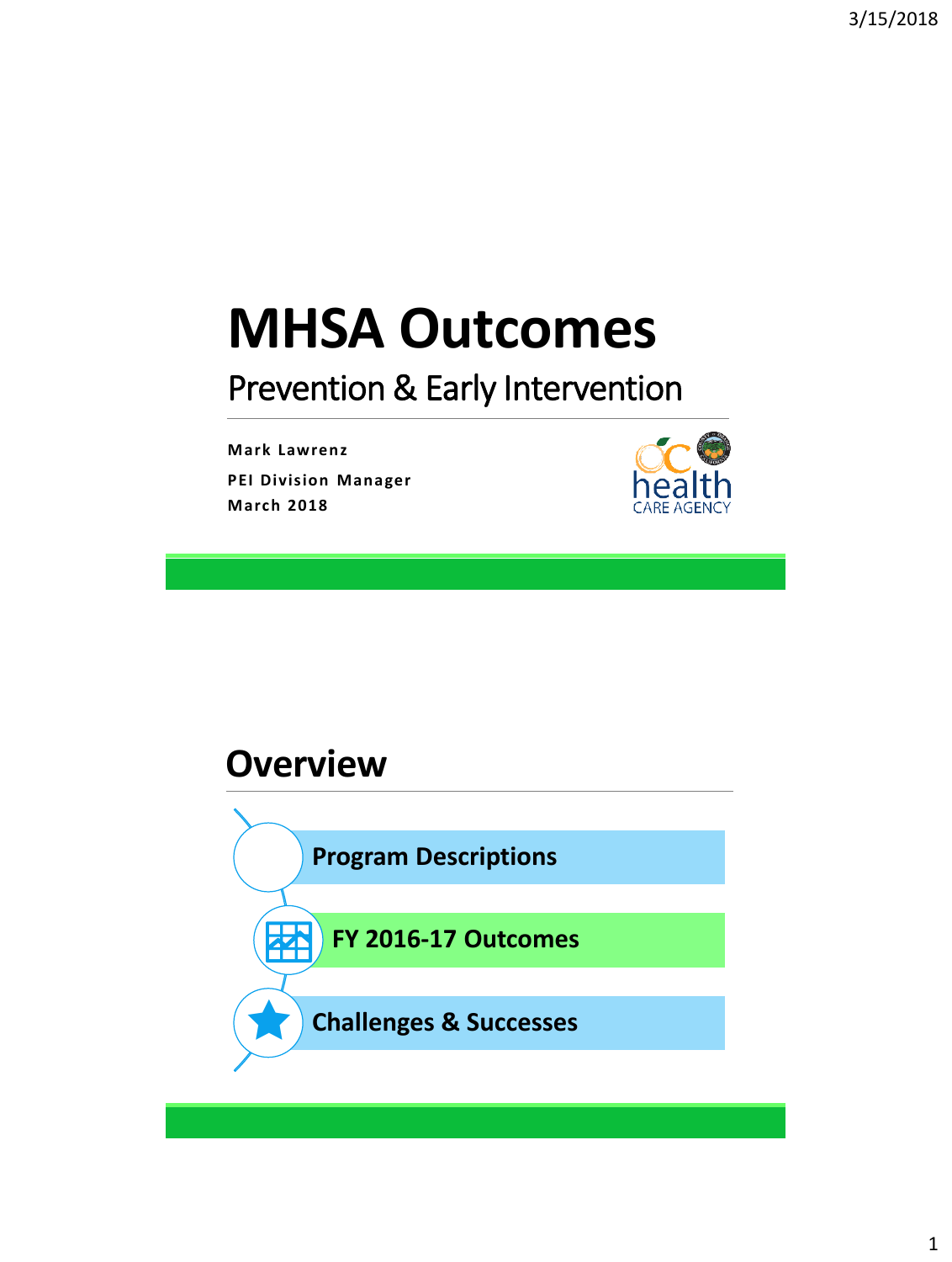### **Prevention Program Categories**



# *Prevention***: Community Events & Education**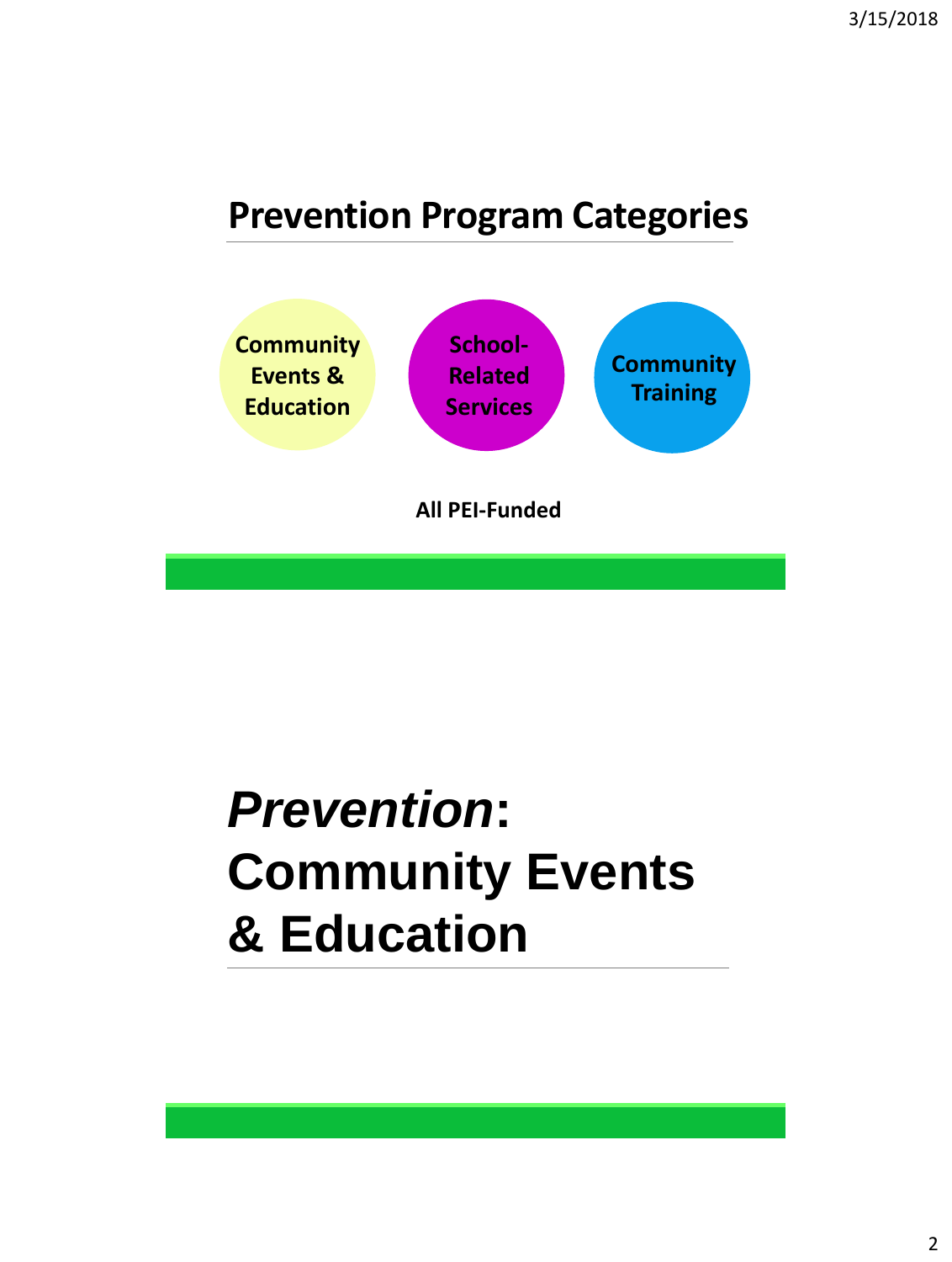## Program Goals

| <b>Mental</b>                                    | • Express thoughts/feelings,                                                                                        |
|--------------------------------------------------|---------------------------------------------------------------------------------------------------------------------|
| <b>Health</b>                                    | raise awareness, change                                                                                             |
| <b>Community</b>                                 | attitudes through                                                                                                   |
| <b>Events</b>                                    | visual/artistic media                                                                                               |
| <b>Statewide</b><br><b>Projects</b><br>(CalMHSA) | • Focuses on:<br>• Suicide Prevention<br>• Stigma and<br><b>Discrimination Reduction</b><br>• Student Mental Health |

## MH Community Events



- **5 projects**
- **Completed by June 30, 2017**
- **~13,920 served since FY 2012-13**

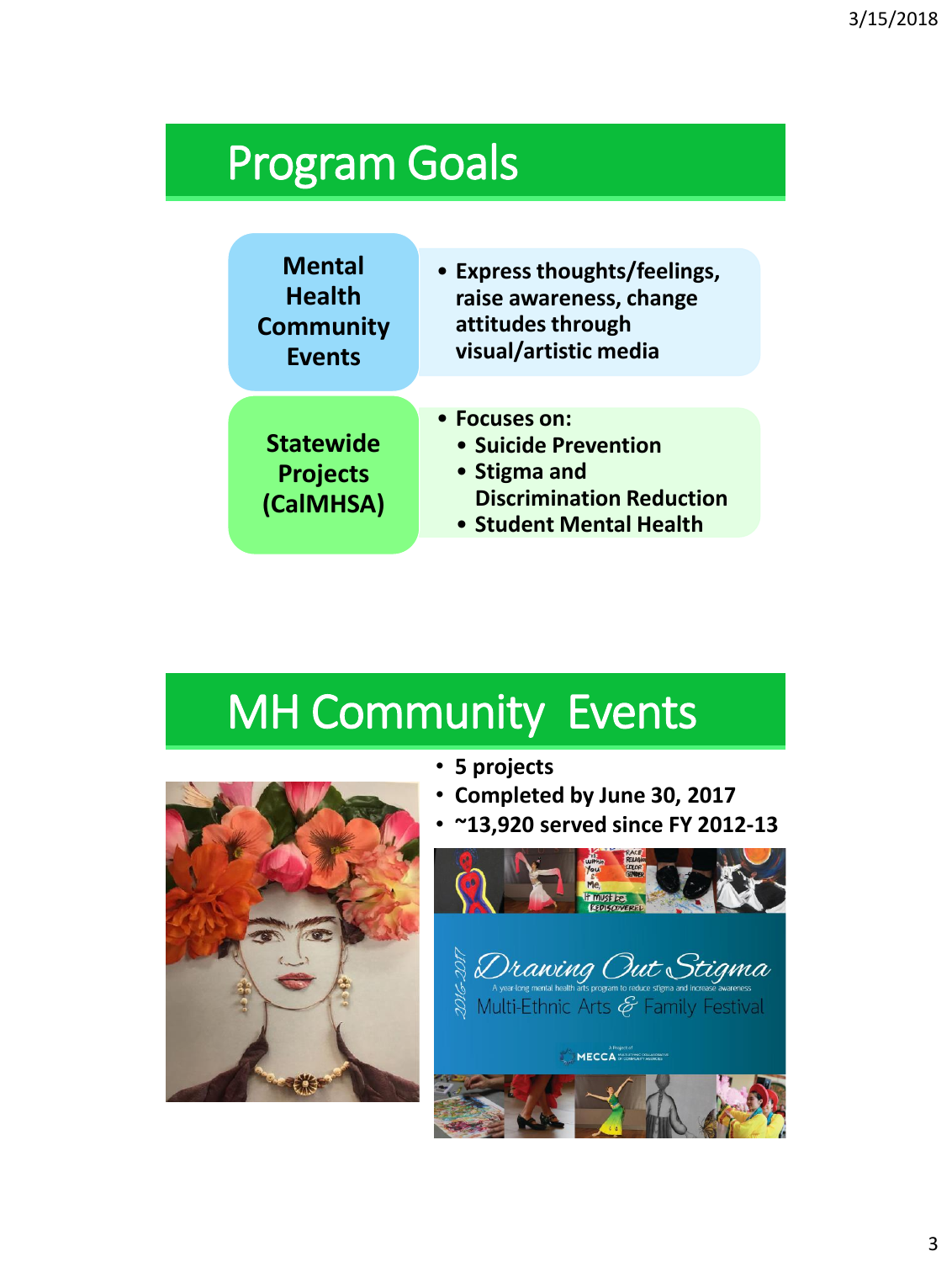## Statewide Projects (CalMHSA)



- **45 local agencies supported**
- **Directing Change: 46 submissions**
- **53,400 green ribbons/wristbands**





## *Prevention***: School-Related Services**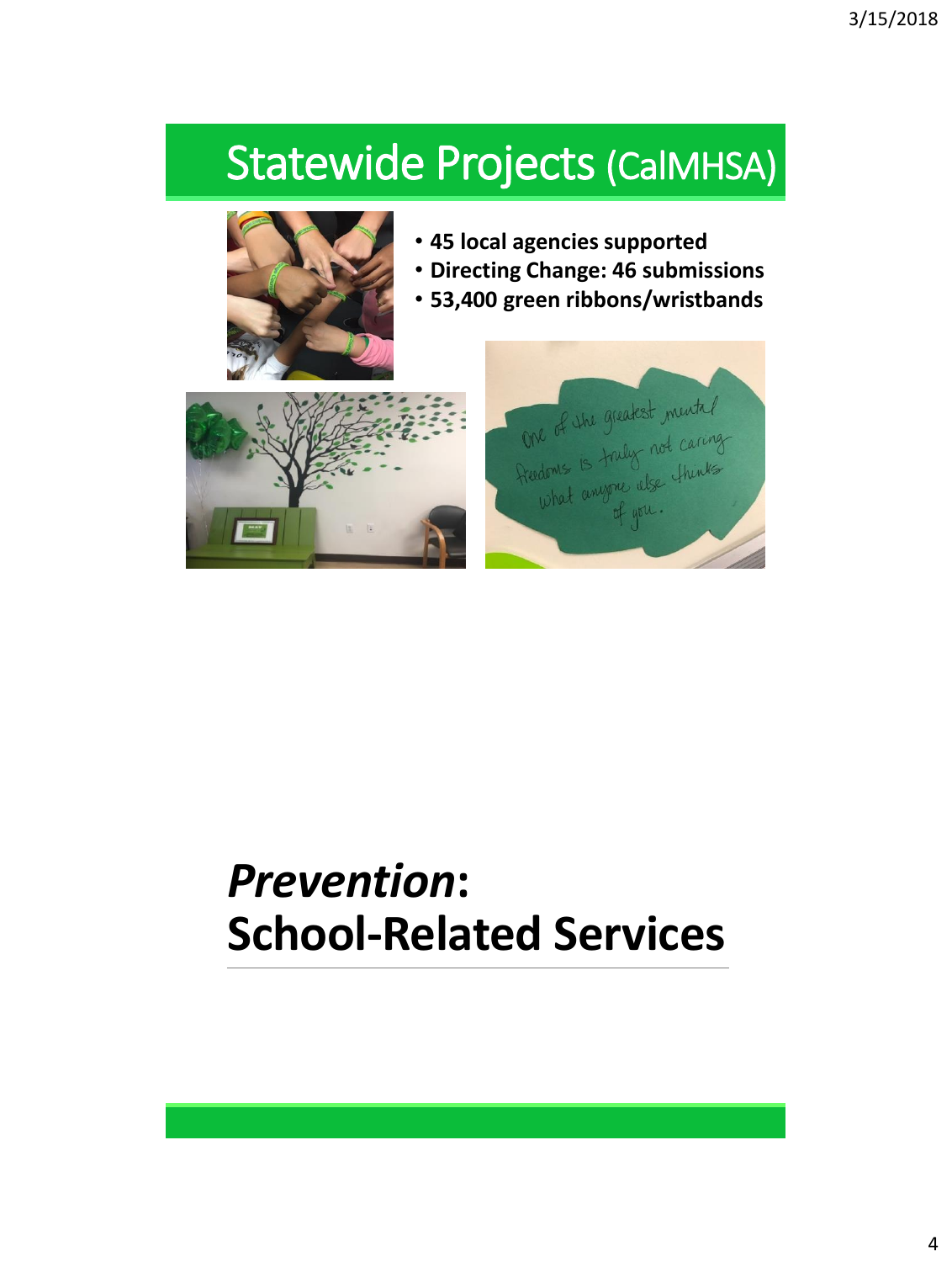### **School-Related Programs: Age**



### **School-Related Programs: Gender**

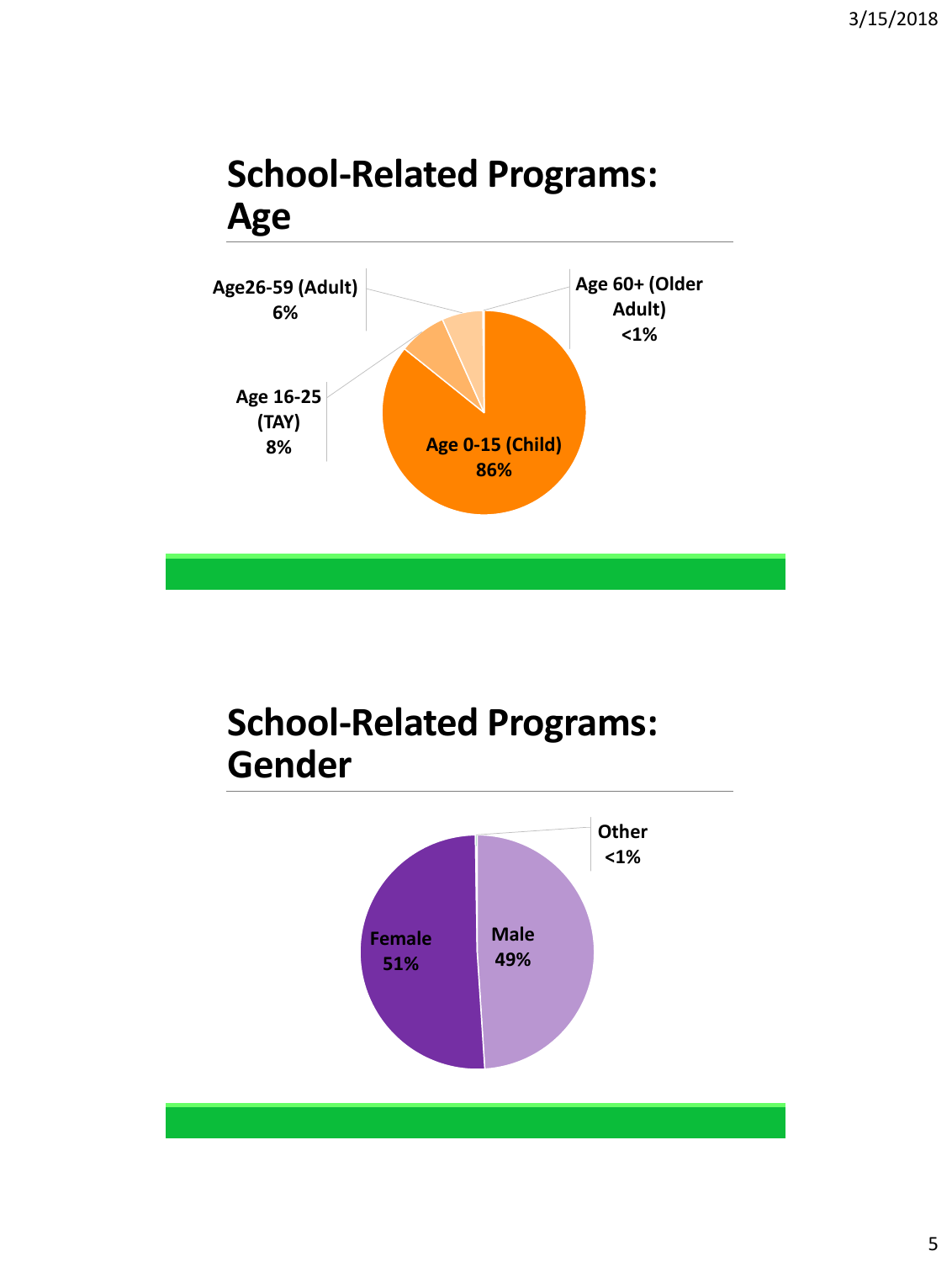### **School-Related Programs: Race/Ethnicity**



### **School-Related Programs: Language**

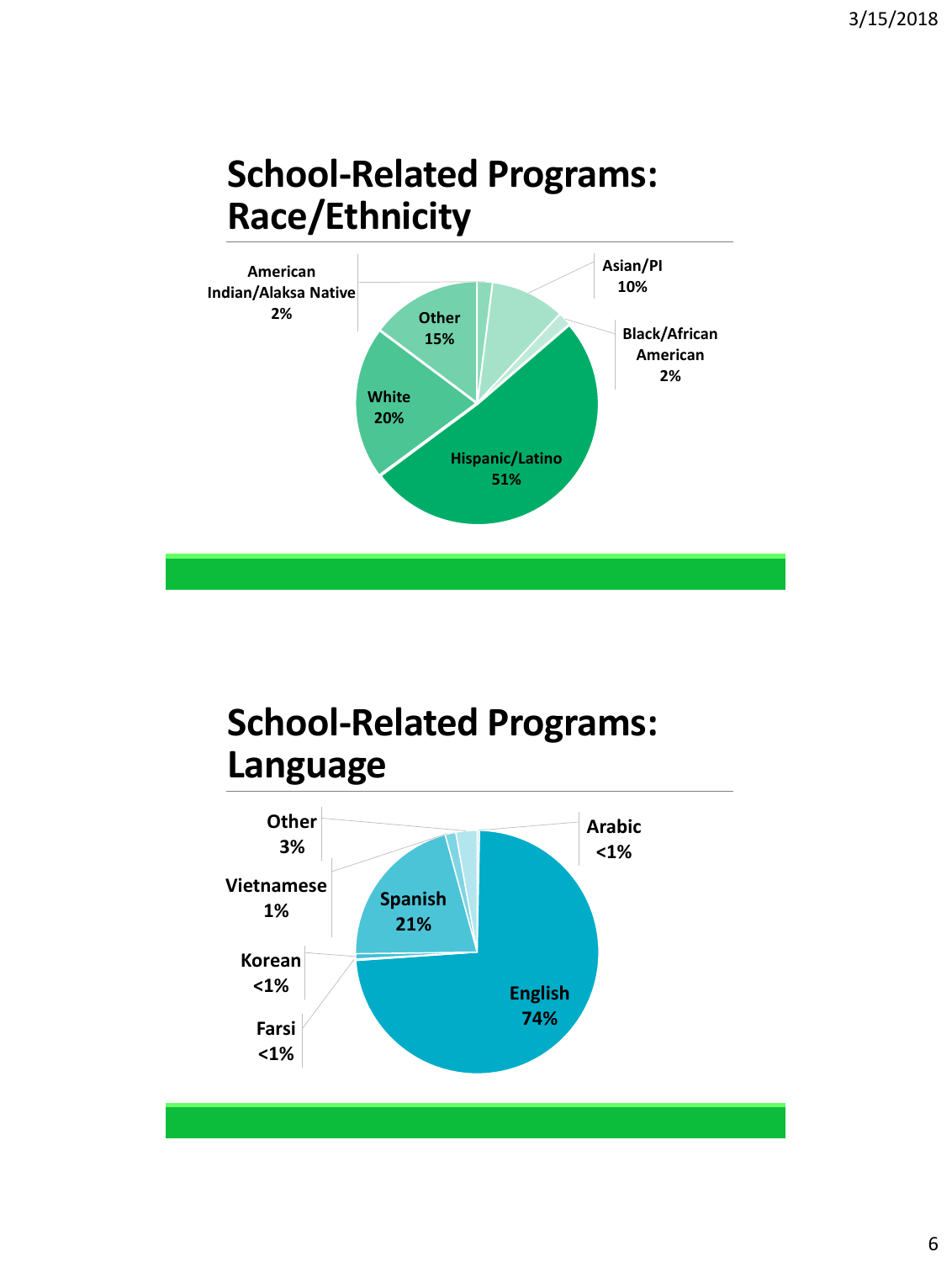### **School-Related Programs**



### S-B BH Interventions & Supports

| <b>Target</b><br><b>Population</b> | • K-12 students, parents, teachers                                                                  |
|------------------------------------|-----------------------------------------------------------------------------------------------------|
| <b>Served in</b><br>FY 2016-17     | • 26,924 students<br>• 1,590 parents/guardians<br>• 914 school staff                                |
| <b>Services</b>                    | • Tier 1: classroom curriculum<br>• Tier 2: smaller student groups<br>• Tier 3: family intervention |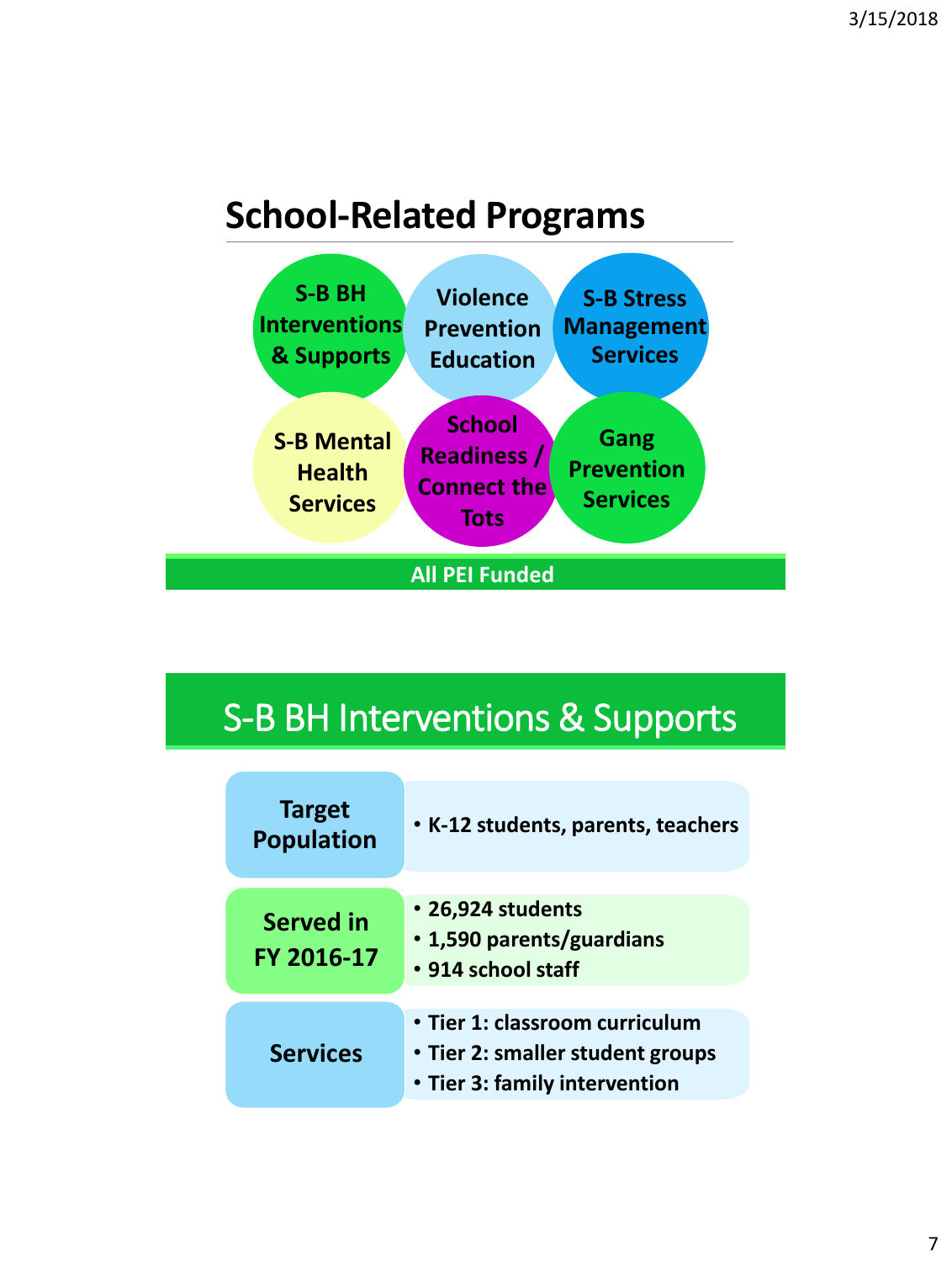# Tier 2: Self-Concept Scale



## Tier 2: Self-Concept

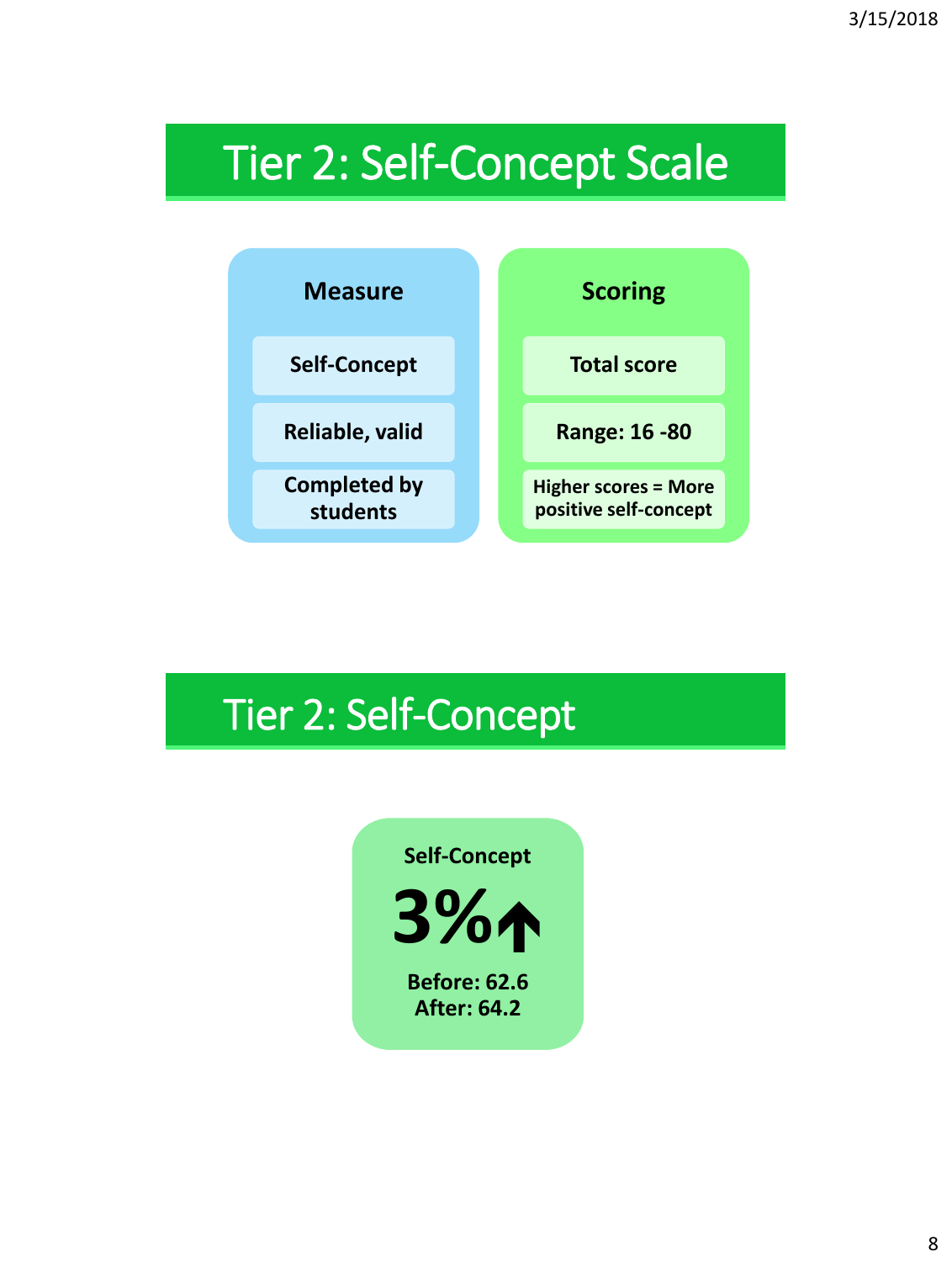# Tier 3: CADBI



#### Tier 3: Disruptive Behavior **Disruptive Behavior Toward Peers 17% Before: 15.2 After: 12.6 ADHD/ Hyperactivity 38% Before: 24.2 After: 15.1 Disruptive Behavior Toward Adults 5% Before: 13.9 After: 13.2**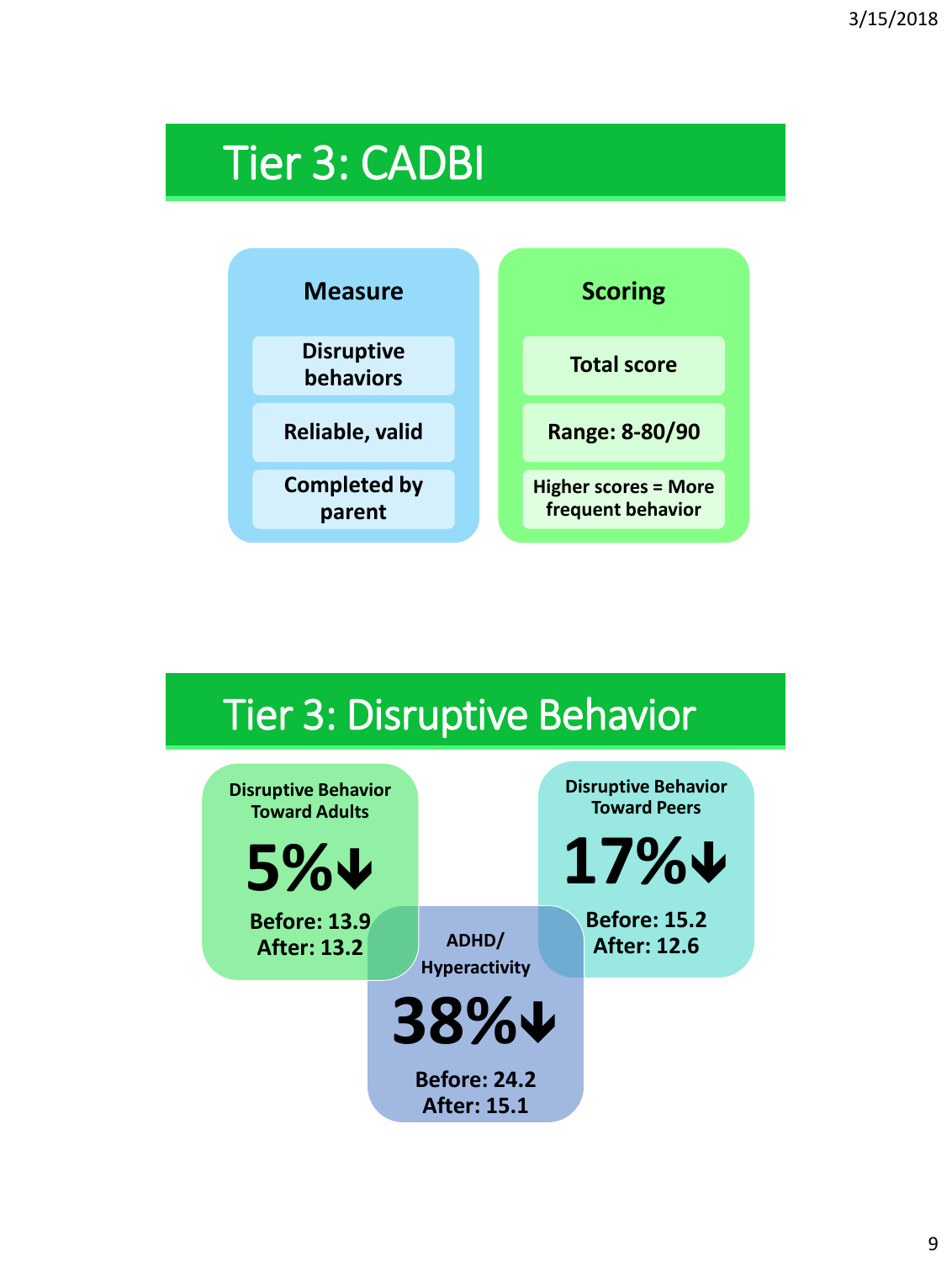## Violence Prevention Education

| <b>Target</b><br><b>Population</b> | • K-12 students, parents, teachers<br>• Community sites, e.g., DV<br>shelters                |                                                         |
|------------------------------------|----------------------------------------------------------------------------------------------|---------------------------------------------------------|
|                                    |                                                                                              |                                                         |
| Served in<br>FY 2016-17            | •48,805                                                                                      |                                                         |
|                                    |                                                                                              |                                                         |
| <b>Services</b>                    | <b>•Bullying</b><br><b>•Conflict Resolution</b><br><b>•Crisis Response</b><br><b>Network</b> | •Media Literacy<br><b>Safe From The</b><br><b>Start</b> |

# VPE Survey Responses

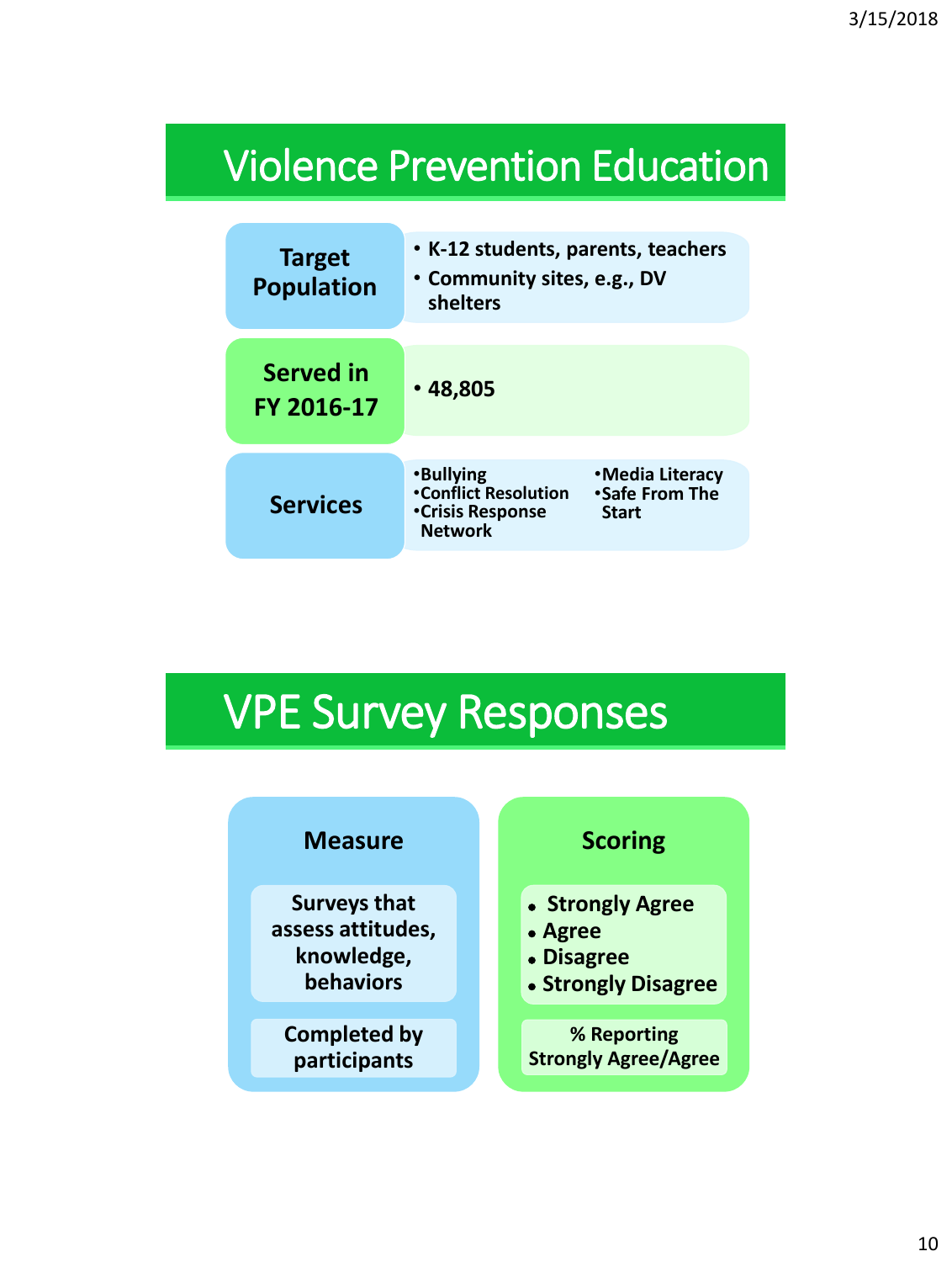### "After today's presentation, **I** will try to....



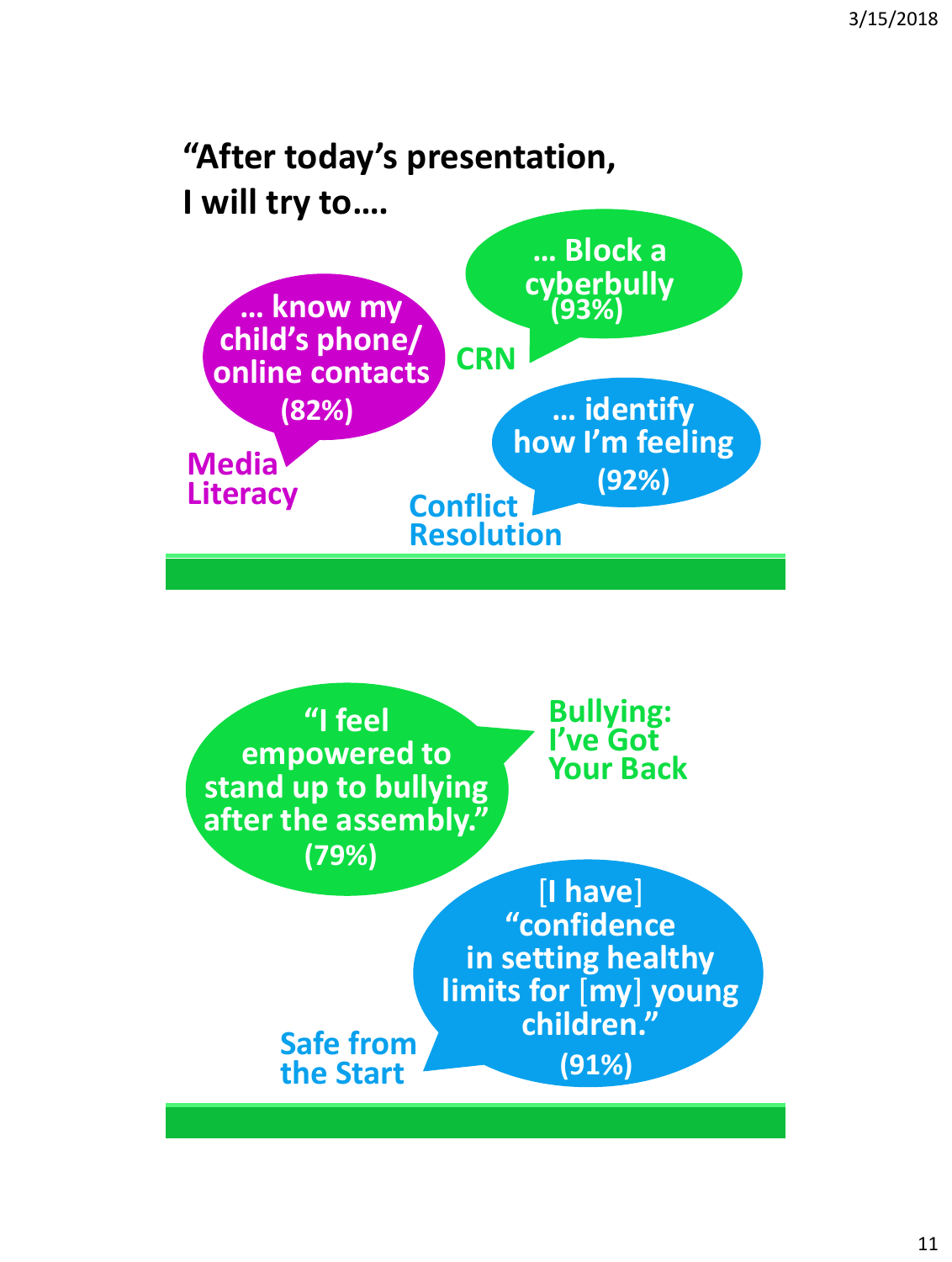### School Readiness/Connect Tots

| <b>Target</b><br><b>Population</b> | • Children 0-8 years exhibiting<br>behavioral problems and their<br>families                                 |
|------------------------------------|--------------------------------------------------------------------------------------------------------------|
|                                    |                                                                                                              |
| <b>Served in</b>                   | • 861 children                                                                                               |
| FY 2016-17                         | • 1,035 parents                                                                                              |
| <b>Services</b>                    | • Needs assessments<br>• Parent education, training, coaching<br>• Case management<br>• Referral and linkage |

## PARCA-SE

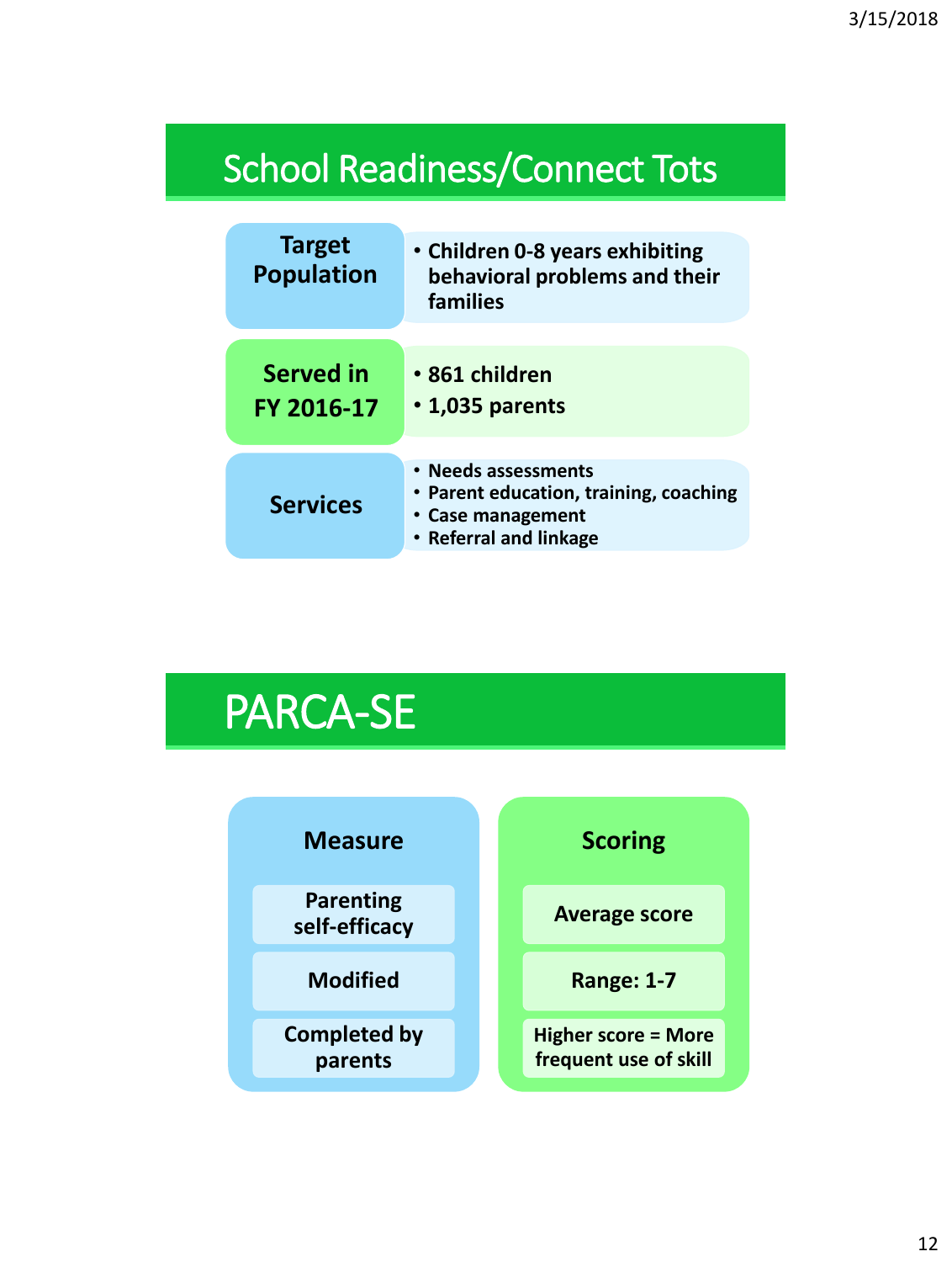

### S-B Stress Management

| <b>Target</b>       | • K-12 teachers, who implement                                                                        |
|---------------------|-------------------------------------------------------------------------------------------------------|
| <b>Population</b>   | strategies in their classrooms                                                                        |
| <b>Served in FY</b> | • 64 teachers                                                                                         |
| 2016-17             | • reaching 3,033 students                                                                             |
| <b>Services</b>     | • Training in stress management<br>and mindfulness techniques,<br>• Teachers incorporate in the class |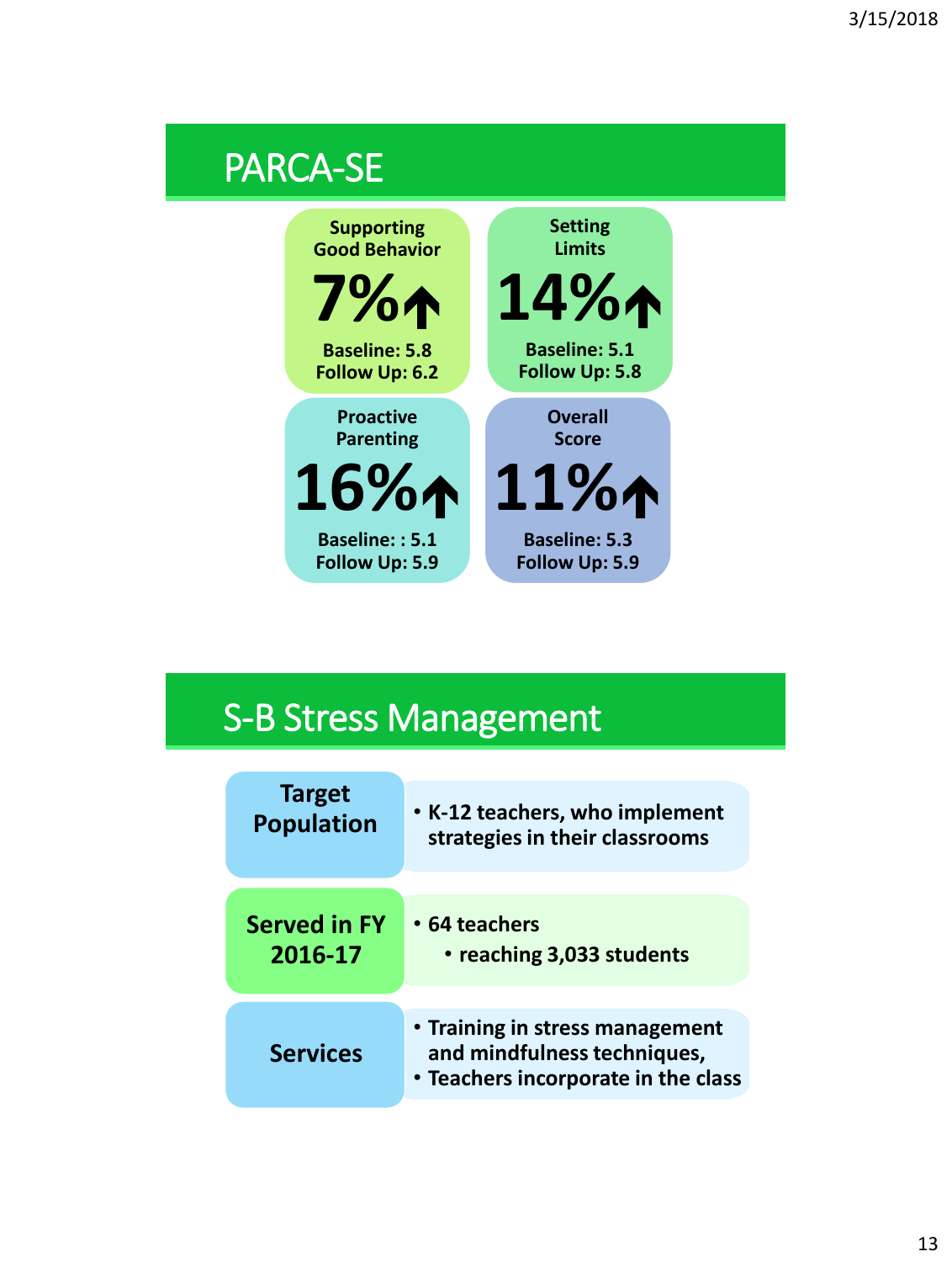## Mindful Attention Awareness



## Mindful Attention Awareness



**Baseline: 3.3 Follow Up: 4.2**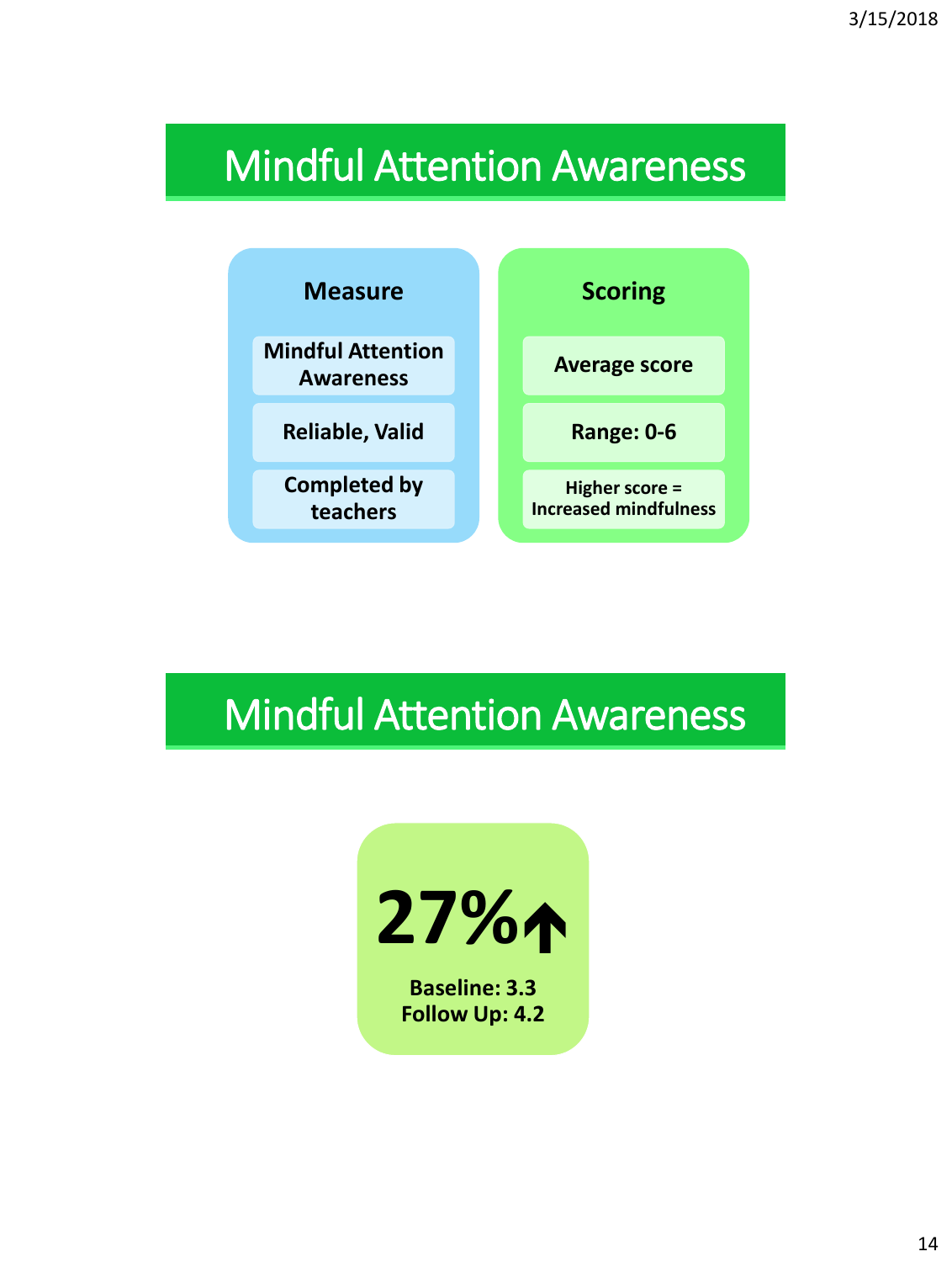### S-B Mental Health Services

| <b>Target</b><br><b>Population</b> | • Students transitioning from<br>elementary to middle school or<br>from middle to high school<br>• Parents |
|------------------------------------|------------------------------------------------------------------------------------------------------------|
| <b>Served in</b><br>FY 2016-17     | • 2,039 students<br>• 155 parents                                                                          |
| <b>Services</b>                    | • Classroom curriculum to<br>increase resilience and build<br>protective factors during<br>transitions     |

## Behavioral Health Knowledge

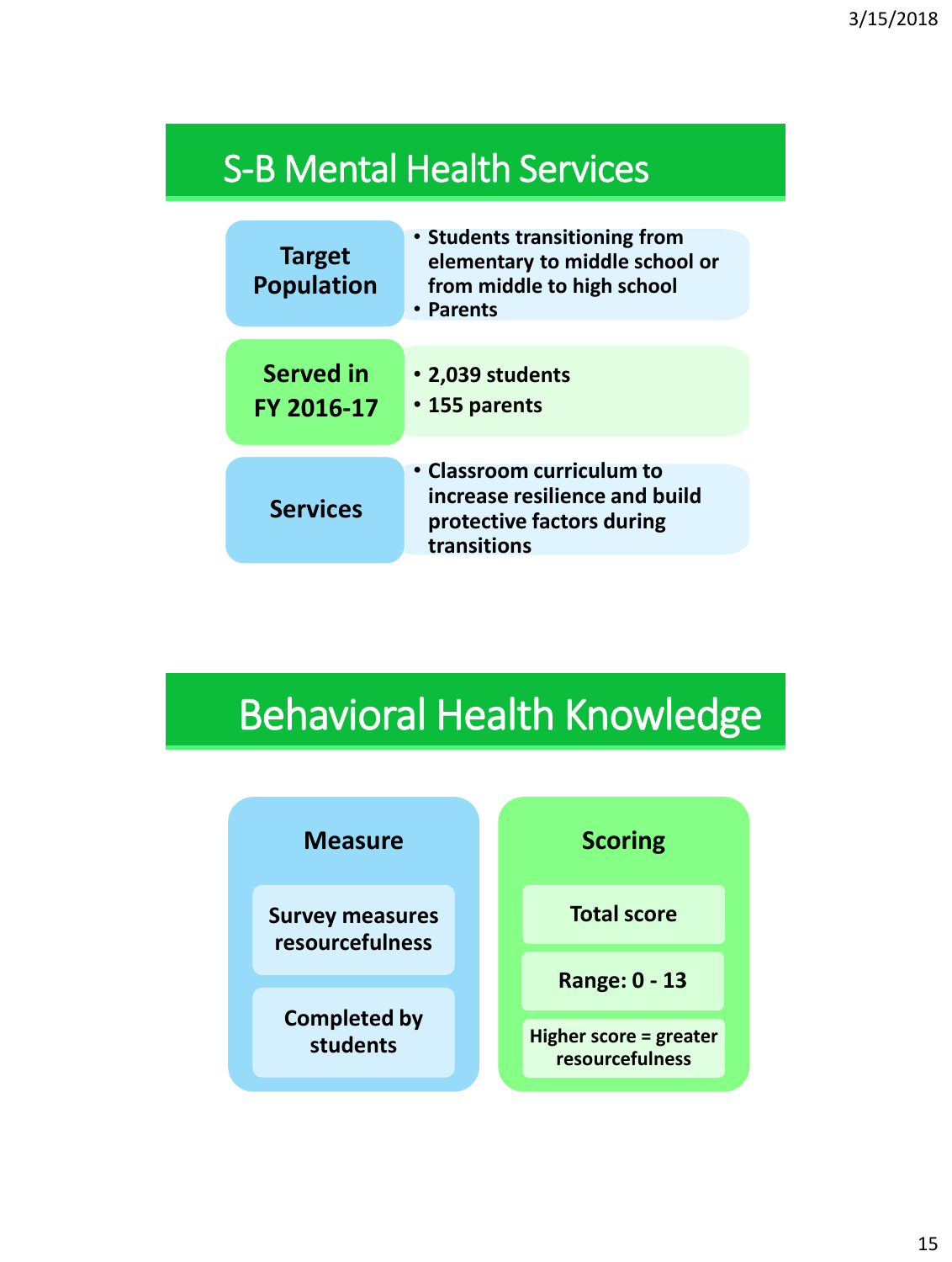## Behavioral Health Knowledge



**Baseline: 10.1 Follow Up: 11.7**

### Gang Prevention Services

| <b>Target</b><br><b>Population</b> | • Collaboration with Probation<br>$\cdot$ 4 <sup>th</sup> - 8 <sup>th</sup> grade at-risk youth |
|------------------------------------|-------------------------------------------------------------------------------------------------|
| <b>Served in</b><br>FY 2016-17     | • 426 students                                                                                  |
| <b>Services</b>                    | • Case management<br>• Workshops<br>• Student/family action plan                                |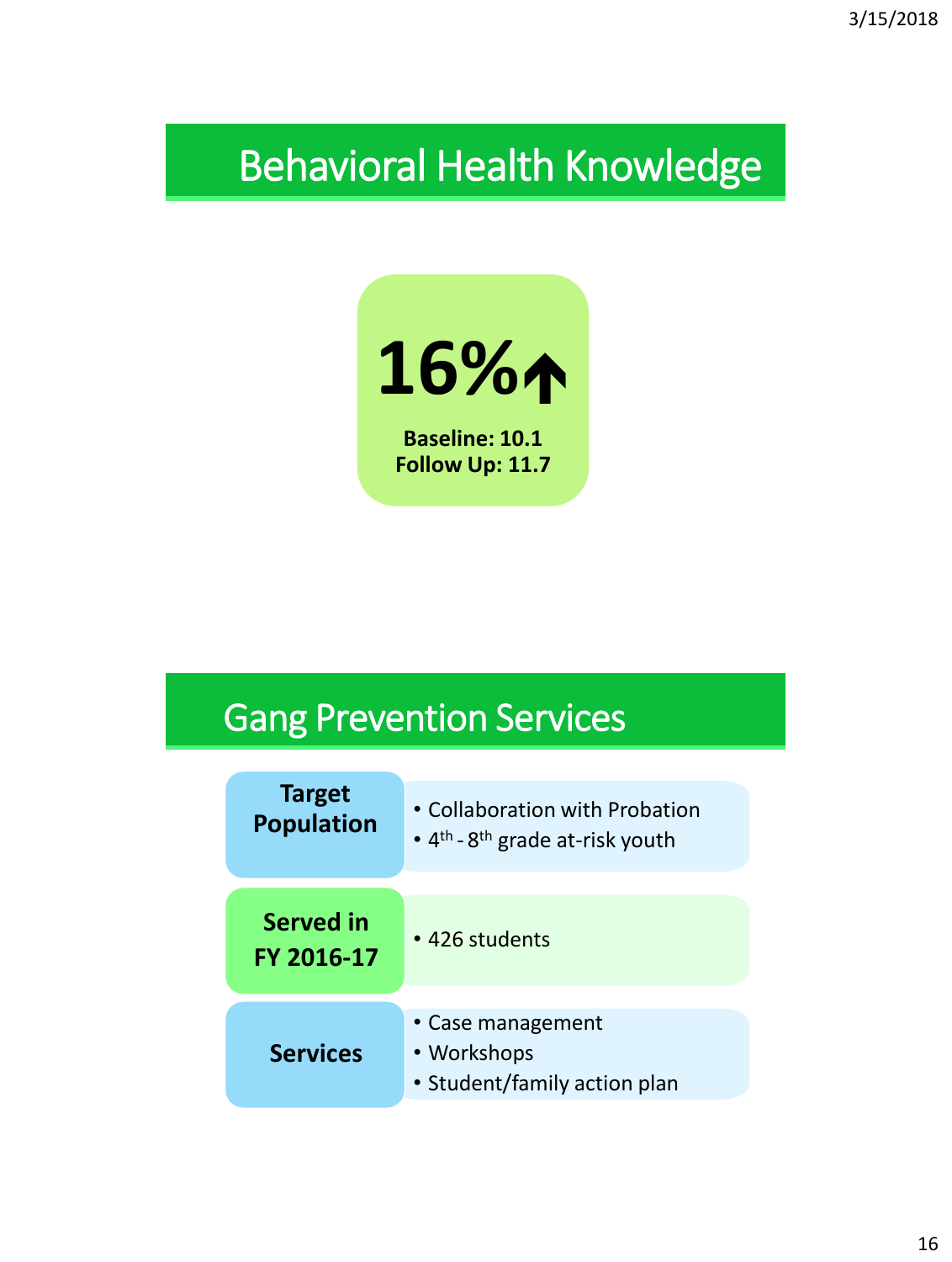## PROMIS Pediatric Global Health



## PROMIS Pediatric Global Health

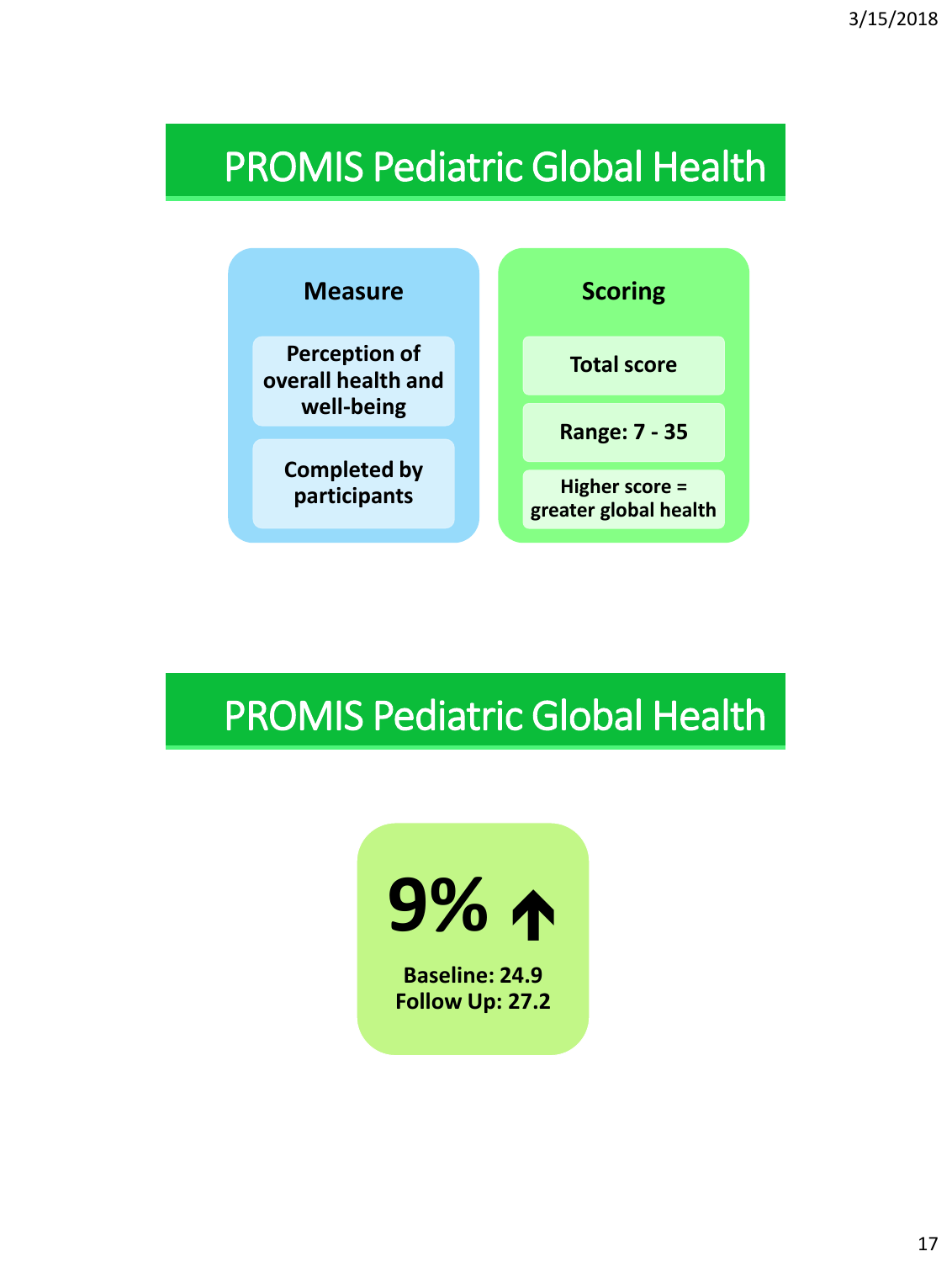## *Prevention***: Community Training**

### **Community Training**

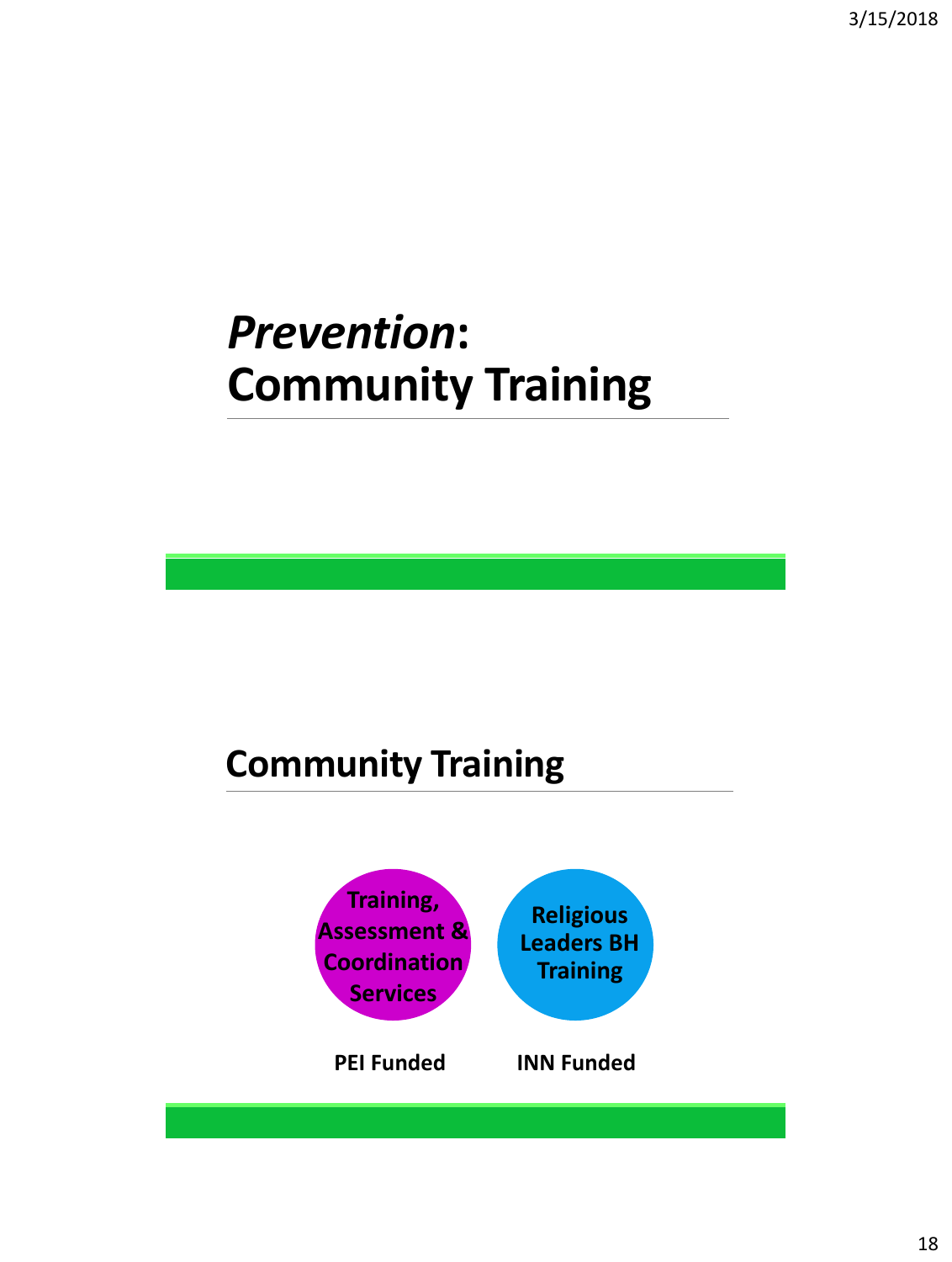### Training, Assessment & Coordination

| <b>Target</b><br><b>Population</b> | • PEI priority populations, their<br>family members, community<br>members working with them                                                                |
|------------------------------------|------------------------------------------------------------------------------------------------------------------------------------------------------------|
| <b>Served in</b><br>FY 2016-17     | • 185 individuals received BH<br>responses<br>• ~ 200 individuals from local<br>providers trained                                                          |
| <b>Services</b>                    | • Behavioral health trainings:<br>• Psychological First Aid, Critical<br><b>Incident Stress Management, Grief</b><br><b>Education, Self-Care Education</b> |

# **Challenges & Successes**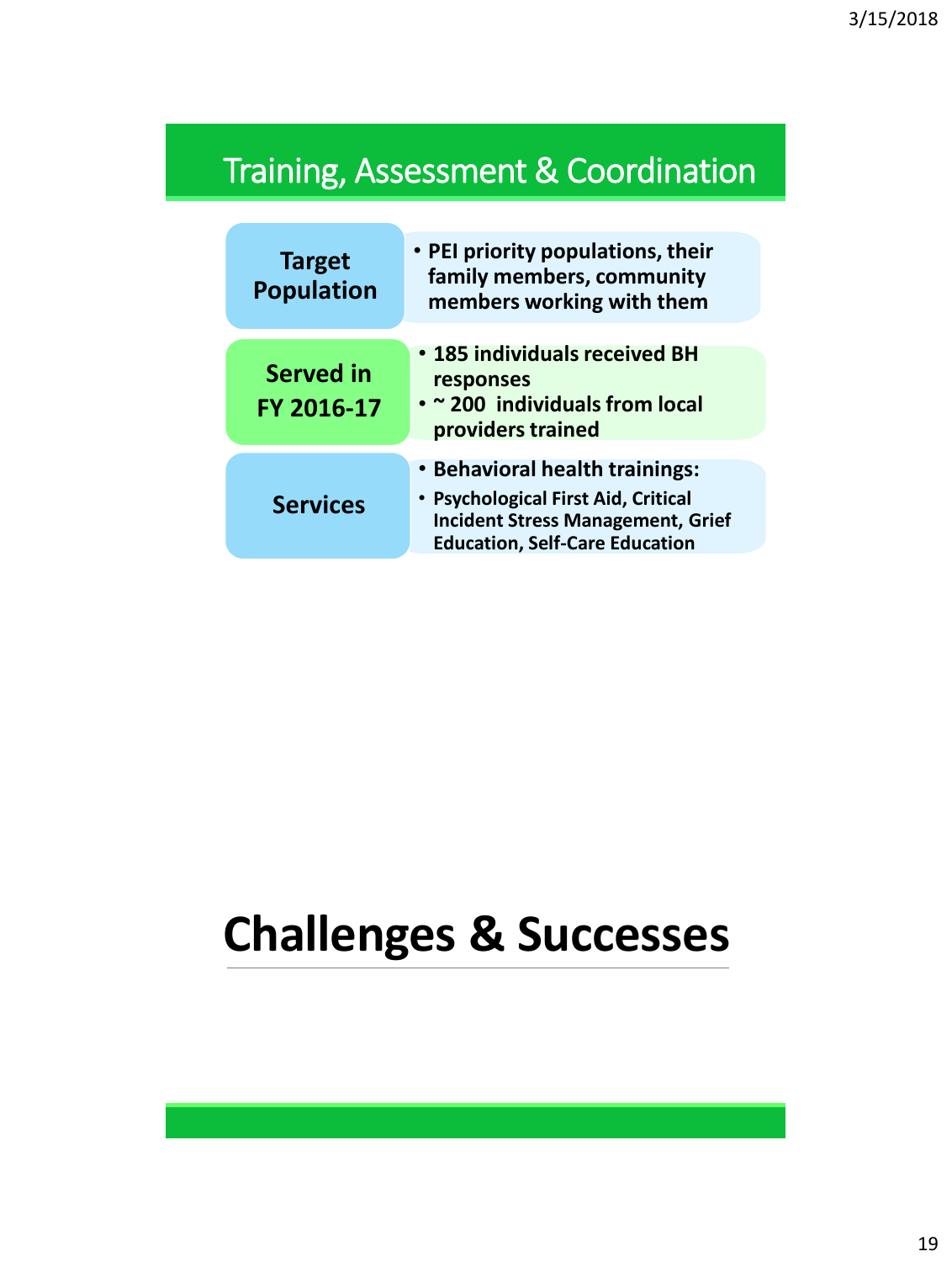### **Challenges**



### **Successes**

 $\mathbf{\hat{C}}$ 

B

器

**School-Based Programming has positive reputation in schools**

**Hired two new Research Analysts for PEI Programs**

**Crisis Response Network continued timely response to community need**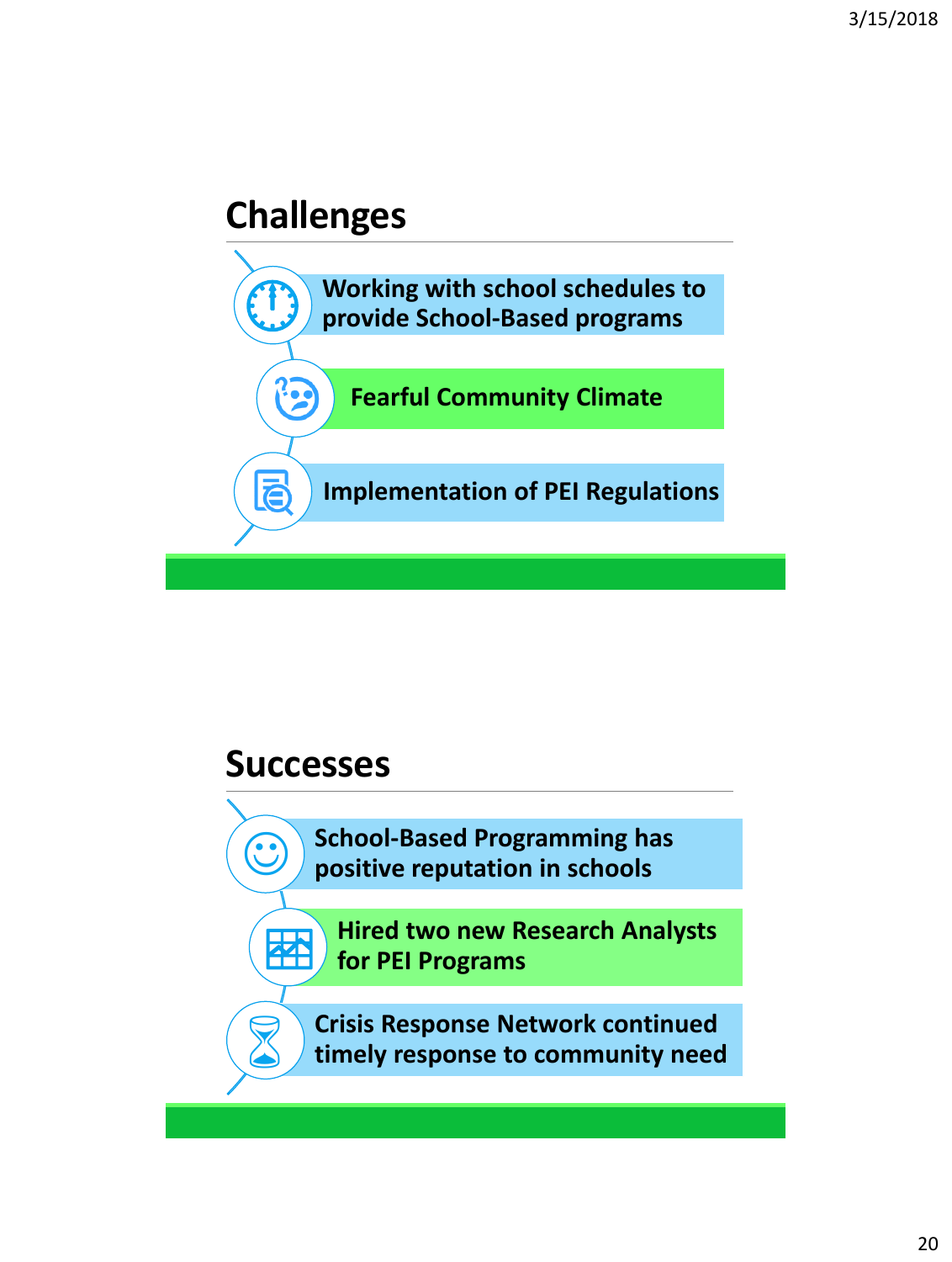# **Future Directions**

### **Future Directions**